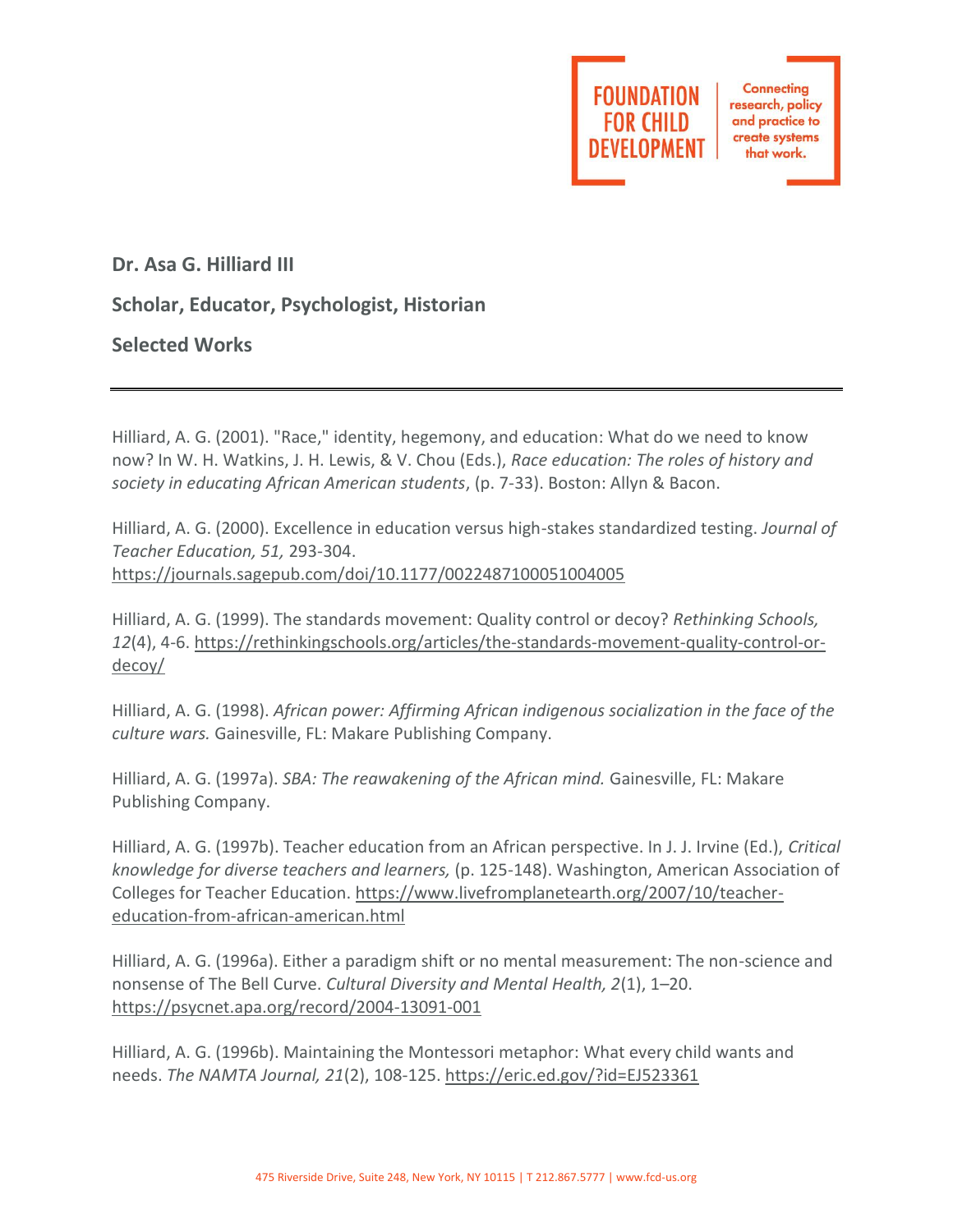Hilliard, A. G. (1995a). *The Maroon within us: Selected essays on African American community socialization.* Baltimore: Black Classic Press.

Hilliard, A. G. (Ed). (1995b). *Testing African American students, 2nd edition revised.* Chicago: Third World Press.

Hilliard, A. G. (1995c). *Teacher education from an African American perspective.* Paper presented at an Invitational Conference on Defining the Knowledge Base for Urban Teacher Education.<https://files.eric.ed.gov/fulltext/ED393798.pdf>

Hilliard, A. G. (1995d). Mathematics excellence for cultural "minority" students: What is the problem? In I. M. Carl (Ed.), *Prospects for school mathematics* (pp. 99-113). Reston, VA: National Council of Teachers of Math. [https://www.jstor.org/stable/40071149?refreqid=fastly](https://www.jstor.org/stable/40071149?refreqid=fastly-default%3A05439e7a70a1347e334673b079b15abb&seq=1#metadata_info_tab_contents)[default%3A05439e7a70a1347e334673b079b15abb&seq=1#metadata\\_info\\_tab\\_contents](https://www.jstor.org/stable/40071149?refreqid=fastly-default%3A05439e7a70a1347e334673b079b15abb&seq=1#metadata_info_tab_contents)

Hilliard, A. G. (1994). What good is the thing called intelligence and why bother to measure it? *Journal of Black Psychology, 20*(4), 430-444. <https://journals.sagepub.com/doi/10.1177/00957984940204004>

Hilliard, A. G. (1992a). Behavioral style, culture, teaching, and learning. *Journal of Negro Education, 61*(3), 370-377.<https://psycnet.apa.org/record/1993-11345-001>

Hilliard, A. G. 1992b). The meaning of KMT (Ancient Egyptian) history for contemporary African American experience. *Phylon (1960-)*, *49*(1/2), 10-22. [https://www.jstor.org/stable/3132613#:~:text=KMT%20is%20the%20name%20for,was%20fou](https://www.jstor.org/stable/3132613#:~:text=KMT%20is%20the%20name%20for,was%20founded%20by%20a%20king) [nded%20by%20a%20king](https://www.jstor.org/stable/3132613#:~:text=KMT%20is%20the%20name%20for,was%20founded%20by%20a%20king)

Hilliard, A. G. (1991a). Do we have the will to educate all children? *Educational Leadership, 49*(1), 31-36. [https://files.ascd.org/staticfiles/ascd/pdf/journals/ed\\_lead/el\\_199109\\_hilliard.pdf](https://files.ascd.org/staticfiles/ascd/pdf/journals/ed_lead/el_199109_hilliard.pdf)

Hilliard, A. G. (Ed). (1991b). *Testing African American students.* Morristown, NJ: Aaron Press.

Hilliard, A. G., Payton-Stewart, L., & Williams, L. (1990a). *Infusion of African and African American content in the school curriculum: Proceedings of the first national conference.* Chicago, Third World Press.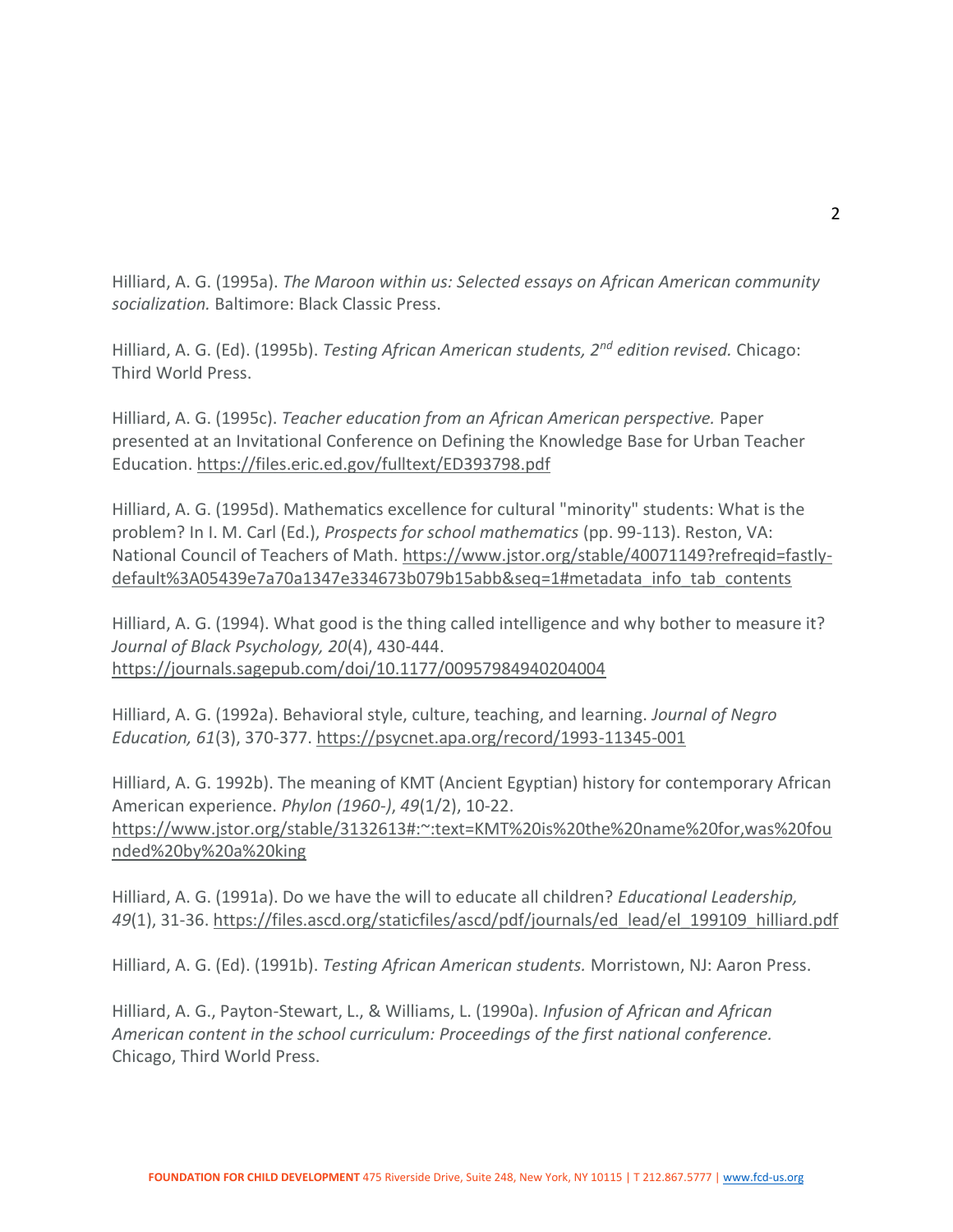Hilliard, A. G. (1990b). Back to Binet: The case against the use of IQ tests in the schools. *Contemporary Education, 61*(4), 184-189.<https://eric.ed.gov/?id=EJ406959>

Hilliard, A. G. (1989). Kemetic (Egyptian) historical revision: Implications for cross cultural research and evaluation, *American Journal of Evaluation, 10*(2), 7-23. <https://journals.sagepub.com/doi/10.1177/109821408901000202>

Hilliard, A. G. (Ed). (1987a). Testing African American students. *Negro Educational Review (Special Issue), 38*(2 & 3), 33-216.

Hilliard, A. G. (Ed). (1987b). The ideology of intelligence and IQ magic in education. *Negro Educational Review (Special Issue), 38*(2 & 3), 136-145.<https://eric.ed.gov/?id=ED190232>

Hilliard, A. G. (1987c). The learning potential assessment device and instrumental enrichment as a paradigm shift. *Negro Educational Review, 38*(2-3), 200-208. <https://eric.ed.gov/?id=ED223674>

Hilliard, A. G. (1985). Kemetic concepts in education. *Journal of African Civilizations, 6*(2), 133- 153.

Hilliard, A. G. (1984a). IQ thinking as the emperor's new clothes. In C. Reynolds & R. T. Brown (Eds.), *Perspectives on bias in mental testing,* (p. 139-169). New York: Plenum Press.

Hilliard, A. G., Sizemore, B., et al. (1984a). *Saving the African American child: A report of the National Alliance of Black School Educators, Inc.—Task Force on Black Academic and Cultural Excellence*. Washington, DC: National Alliance of Black School Educators, Inc. <https://blackcommunitycourse.files.wordpress.com/2013/01/savingtheafricanamericanchild.pdf>

Hilliard, A. G. (1983). Psychological factors associated with language in the education of the African American child. *Journal of Negro Education, 52(1*), 24-34. <https://www.jstor.org/stable/2294745>

Hilliard, A. G. (1982a). *Strengths: African American children and families*. Catherine City College School of Education, Workshop Center for Open Education.

Hilliard, A. G. (1982b). Culture, treatment, and belief. *Georgia Educational Researcher, 1*(1), 26- 29.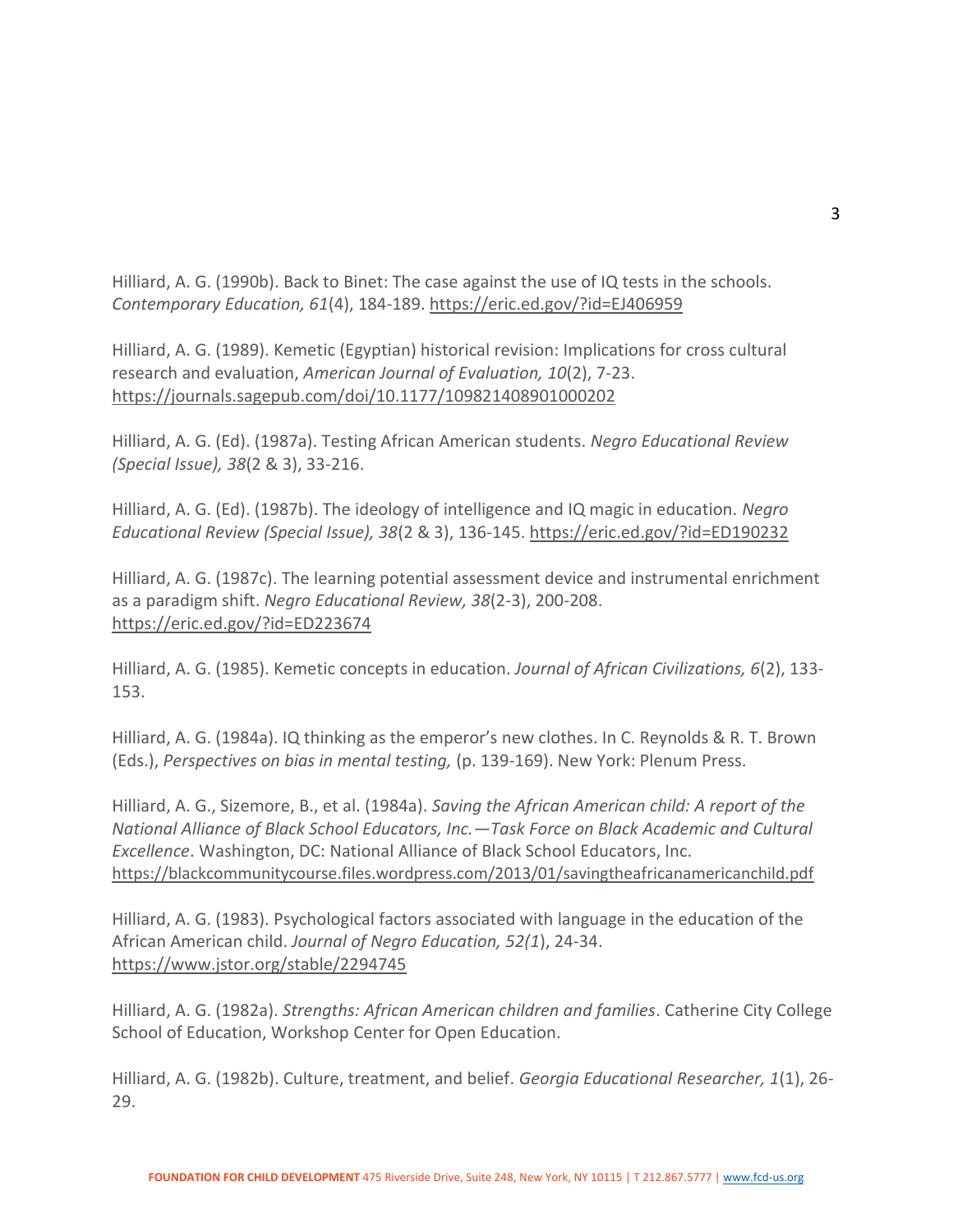Hilliard, A. G. (1981). IQ thinking as catechism: Ethnic and cultural bias or invalid science? *Black Books Bulletin, 2*(1), 26-29.

Hilliard, A. G. (1978a). Equal educational opportunity and quality education. *Anthropology and Education Quarterly, 9*(2), 110-126.

<https://anthrosource.onlinelibrary.wiley.com/doi/abs/10.1525/aeq.1978.9.2.04x0735g>

Hilliard, A. G. (1978b). *Anatomy and dynamics of oppression: An educator's response.* New York: Columbia University.

Hilliard, A. G. (Ed). (1977). The predictive validity of norm referenced standardized tests: Piaget or Binet. *Negro Educational Review, 28*(3 & 4), 189-201.<https://eric.ed.gov/?id=EJ170869>

Hilliard, A. G. (1976). Alternative to IQ testing: An approach to the identification of gifted "minority" children. *Final Report, Sacramento: Special Education Support Unity, California State Department of Education*.<https://eric.ed.gov/?id=ED147009>

Hilliard, A. G. (1974a). The intellectual strengths of Black children and adolescents: A challenge to pseudoscience. *Journal of Non-White Concerns in Personnel and Guidance, 2*(4), 178-188). <https://eric.ed.gov/?id=EJ100768>

Hilliard, A. G. (1974b). *A helping experience in African education: Implications for cross-cultural work. Journal of Non-White Concerns, 2*(3), 133-144. <https://onlinelibrary.wiley.com/doi/10.1002/j.2164-4950.1974.tb00175.x>

Caldwell, B. M. & Hilliard, A. G. (1985). What is quality child care*? NAEYC Series, v. 117*. Washington, DC. National Association for the Education of Young Children.

Perry, T., Steele, C., & Hilliard, A. G. (2003). *Young, gifted, and Black: Promoting high achievement among African American students.* Boston: Beacon Press.

Pine, G. J. & Hilliard, A. G. (1990c). Rx for racism: Imperatives for America's schools. *Phi Delta Kappan, 71,* 593-600.

[https://www.spps.org/cms/lib010/MN01910242/Centricity/Domain/125/pine\\_hilliard\\_rx\\_for\\_r](https://www.spps.org/cms/lib010/MN01910242/Centricity/Domain/125/pine_hilliard_rx_for_racism.pdf) [acism.pdf](https://www.spps.org/cms/lib010/MN01910242/Centricity/Domain/125/pine_hilliard_rx_for_racism.pdf)